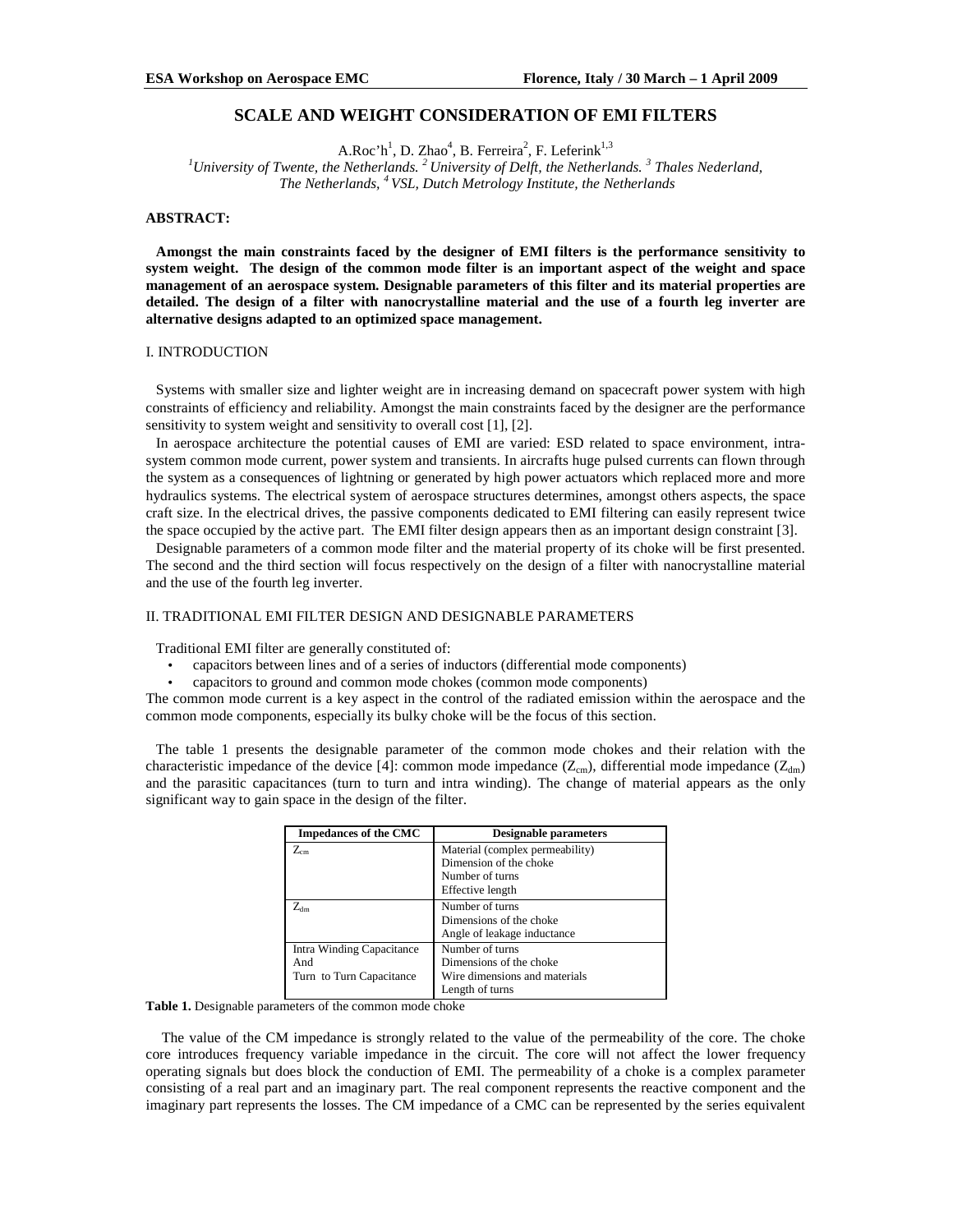circuit of a suppression core: the loss free inductor  $(L<sub>s</sub>)$  is in series with the equivalent loss resistor  $(R<sub>s</sub>)$ . The flowing equation relates the series impedance and the complex permeability.

$$
Z = R_s + j.w.L_s = j.w.L_o(\mu_s' - j.\mu_s")
$$
  
where  

$$
L_o = \mu_0 \cdot \frac{A_e}{l_e} . N^2
$$

*N: Number of turns* 

*Ae and le: Respectively the effective area and length of the core under consideration* 

This impedance is usually measured and an approach by polynomial approximation is made. In [5] a model is proposed of frequency dispersion of complex permeability in ferrites. The permeability spectra of ferrite materials can be described by the superposition of two kinds of resonance phenomena (domain-wall resonances and gyromagnetic spin rotation). The figure 1 presents the complex permeability spectrum of a sintered MnZn ferrite and its common mode impedance.



**Figure 1:** Complex permeability spectrum of a Sintered MnZn ferrite and its common mode impedance (Dimension: 25\*10\*5 mm, N=20)



**Figure 2**: Main magnetic properties for the material ferrites, nanocrystalline and amorphous: Saturation vs. Temperature, Permeability vs. Frequency, and Saturation vs. permeability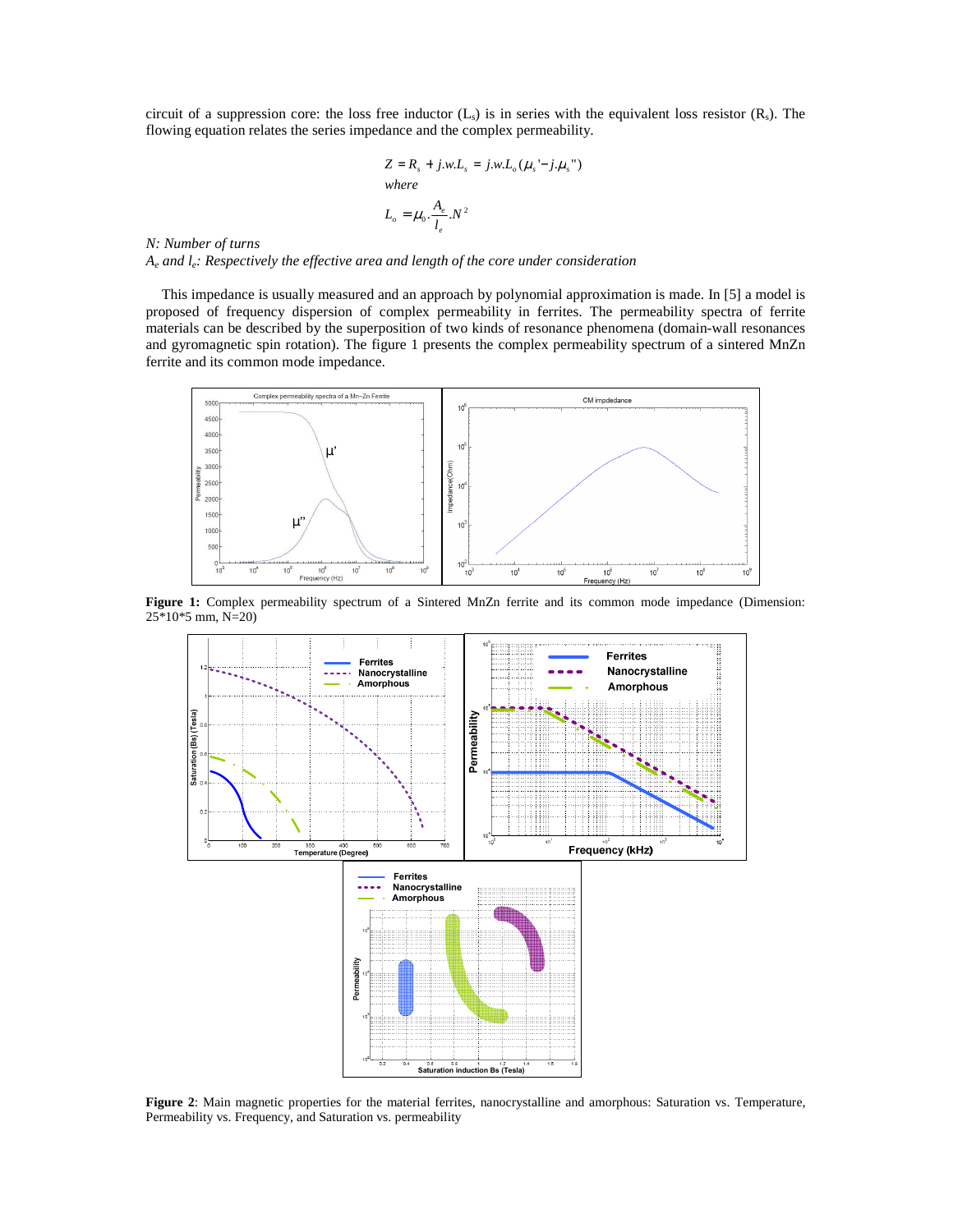The figure 2 presents the main properties of the nanocrystalline, ferrites and amorphous material. It shows fro instance that nanocrystalline material presents a higher saturation level and a higher permeability, and the saturation level remains stable in the working temperature range (up to 100 degree Celsius).

### III. EXAMPLE OF SPACE MANAGEMENT: NANOCRYSTALLINE MATERIAL

The design of a CM filter was carried out because commercial off-the-shelf filters appeared to be inadequate for this application [5]. The design constraints of mechatronic applications limited the design freedom considerably: only a minimum space could be dedicated to the electromagnetic filter. The constructed filter resulted however in a radiated emission level which is near to the noise floor of the measurement equipment. The final common mode choke with nanocrystalline material and the final radiated emission level of the overall filter are presented in Figure 3.



**Figure 3:** Final common mode choke with nanocrystalline material and final radiated emission level of the overall filter

The functional parameters are:

- direct drive motor, relatively open, in a harsh military environment,
- 440 V mains supply,
- ungrounded and no neutral (3 phases only)
- 15 kVA power consumption.

For the dV/dt filter (series inductors, capacitors between the lines) a commercial of the shelf filter was suitable and applied.

The key parameters for a high performance common mode choke in this application are: a high initial permeability, a high saturation level and a low dependence to the temperature. The common mode choke has to be as small as possible. The nanocrystalline material has been chosen with a high saturation level (above 1 T) and a high permeability (at least 25000 up to 100 kHz). The basic equation for toroidal cores is:

$$
B_{sat} = \frac{\mu I_{CM} N}{2\pi R} = \frac{\mu_e \mu_o I_{CM} N}{l_e} \quad [T]
$$

With *Bsat* magnetic field strength, saturation  $\mu_e$  effective permeability

- 
- $I_{CM}$  common mode current<br>*N* number of turns
- *N* number of turns  $l_e$  effective path let *l<sup>e</sup>* effective path length

The induction of this toroid inductance is

$$
L = \frac{\mu_e \mu_o N^2 A_e}{l_e} \quad [H]
$$

With  $A_e$  effective area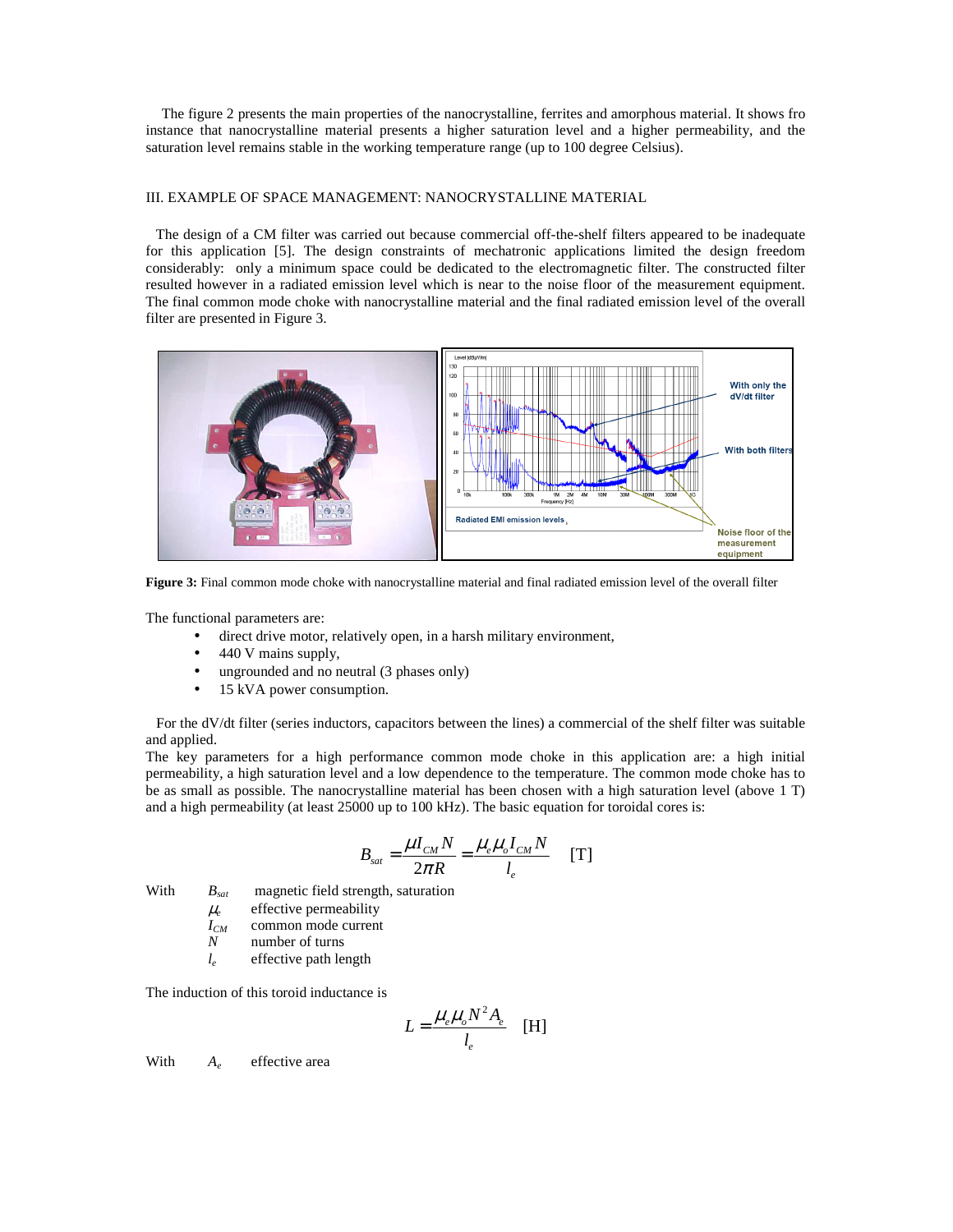We need a minimal flux density and a maximal induction. This can be achieved with a maximal effective path length  $l_e$  and maximal effective area  $A_e$ . Thus the maximal inductance per given core for a given common mode current can be found via

$$
L = \frac{l_e A_e B_{sat}^2}{\mu_e \mu_o I_{CM}^2}
$$
 [H]

 The CMC as depicted in Figure 2 has the required inductance of 40mH, can conduct at least 35 A and has spreading of less than 1 %. That means that 1% of 35 A, i.e. 0.35 A will be added to the 'unwanted' common mode current. The total common mode current should still be less than 1 A to avoid saturation. It is important to note that during saturation the inductance is decreased drastically, and then resonances and voltage overshoots occur which can damage the motor. For the feedthrough capacitors 4.7 nF was used, because 10 nF appeared to be too high and the frequency converter would go in overload. The radiated emission has been measured inside a (full-) anechoic chamber. In Figure 2 the measured levels is given for the set-up with only the dV/dt filter (top) and for both the filters together (bottom).

The volume of the core can be reduced by 50 to 80% when an appropriated ferrite is replaced by a well-chosen nanocrystalline core, as a result of its superimposed advantages of high permeability, high saturation and inductive behavior near CMC resonance.

## IV. ALTERNATIVE DESIGN OF THE COMMON MODE CHOKES

To improve performance and efficiency in VSD (Variable Speed Drive) applications, the PWM (Pulse Width Modulation) is now a standard configuration for motor drive. The IGBTs inside the motor drive are switching with very fast transient to make the power dissipation as low as possible. At least these problems are emerging with the incorporation of these IGBT-based drives,

- The bearing of induction motor fails at a much higher rate than before;
- The life time of the bearing of induction motors is much shorter than before.
- The EMI measured is much severe than before.

These problems are caused by the fast-switching switches working asymmetrically. First, the fast transients brought by high dv/dt and di/dt are much stronger noise source. Secondly, the asymmetrical operation makes the bearing fail due to the high amplitude CM (Common mode) voltage.

Passive solutions are widely accepted by industry due to its simplicity. The disadvantages are that the values of by-pass capacitors are limited by the safety requirements. Therefore, the suppression relies on the CMC (Common Mode Choke).

To create blocking impedance *Z* at certain interesting frequency *f*, the inductance *L* needs

$$
L \geq \frac{Z}{2\pi f}
$$

For high CM current, the volume requirement of CMC is quite large to avoid saturation. [6]

$$
l_e A_e \ge \frac{L\mu_e \mu_o I_{CM}^2}{B_{sat}^2} \quad \text{[m}^3\text{]}
$$

The winding window has this limitation

$$
A_{w} \geq \frac{I_{rms}}{J_{max}} \quad [m^{2}]
$$

The volume requirement satisfies

$$
Vol \approx k (A_e A_w)^{3/4}
$$
  

$$
k \approx 10.776 \cdot 10^{-2} (dm^3)
$$

Ideally, to completely cancel the CM voltage and CM current, the CMC needs to provide infinite impedance which is not feasible. Therefore, cancelling by passive approach is inadequate.

An active approach is proposed in [7] to suppress the CM voltage generated in VSD system. The strategy is trying to suppress both the transient slope and amplitude of CM voltage using only one additional inverter leg. The diagram of this approach is shown in Figure 4.